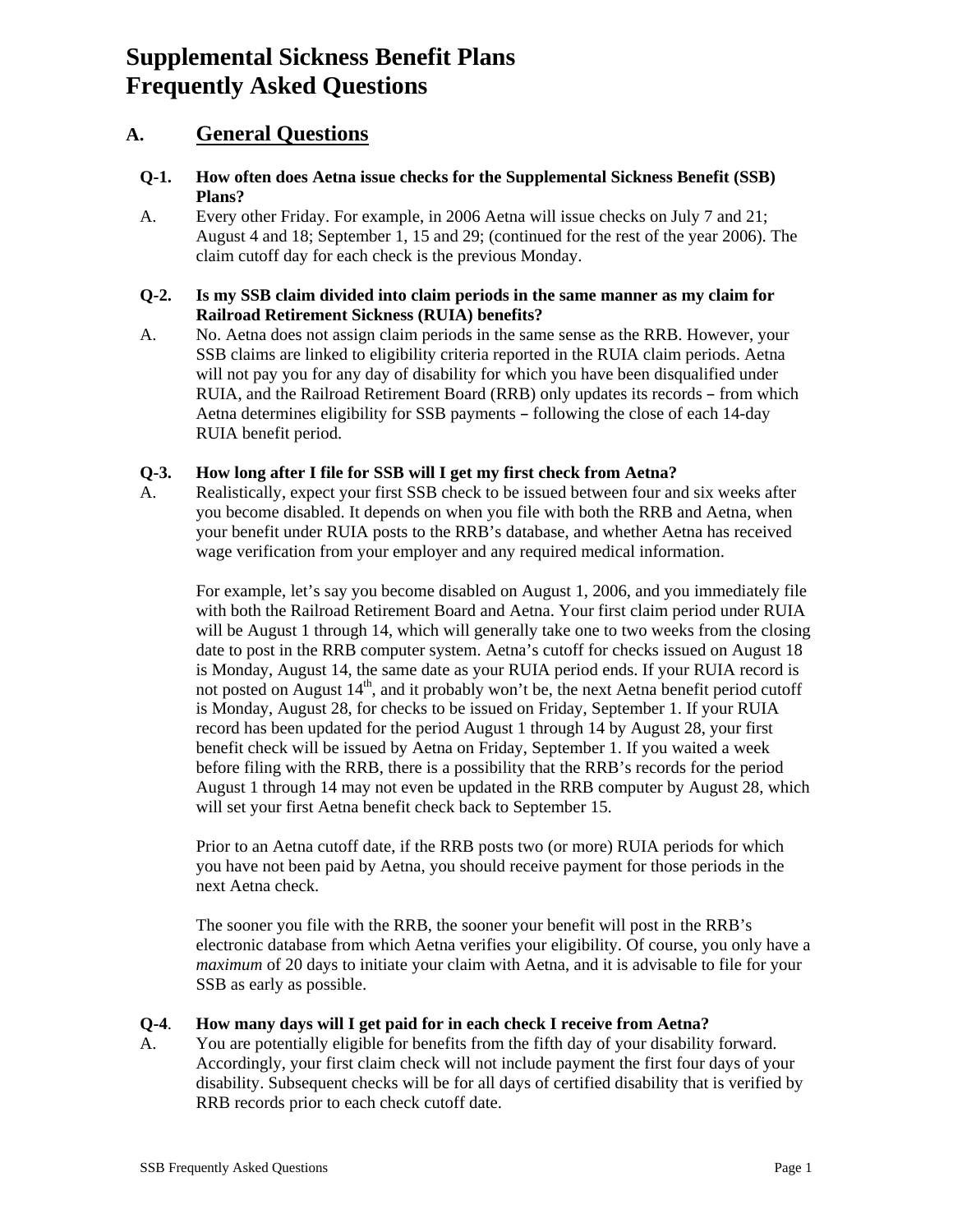# **Q-5**. **How much will I receive from the SSB for each day I am disabled?**

A. Basic Benefit Amounts are shown on Page 1 of your Plan SPD. Generally, the amount you will receive depends on your monthly salary and whether or not you have exhausted RUIA benefits.

### **Q-6**. **I filed for the SSB a few years ago, and as I recall my benefit checks were larger than I am currently receiving.**

A. The previous Plan administrator (Provident) paid monthly, whereas Aetna pays every two weeks. Benefit amounts have not changed since the effective date of the benefit amount specified in your current Collective Bargaining Agreement.

# **Q-7. Is direct deposit available?**

A. Not at this time.

# **B. WorkAbility System Questions**

# **Q-1. How do I register?**

A. Select the "New User Registration" link on the Login page at [www.wkabsystem.com](http://www.wkabsystem.com/) to begin. You will be prompted to enter the Company Identifier code. After the Company Identifier has been entered, the registration form is displayed. Complete the registration form to create your User ID and Password.

# **Q-2. What is my Company Identifier?**

A. RR

### **Q-3. Why do I need to supply an email address to register?**

A. Your User ID and Password will be sent to your email address upon completion of the registration process.

### **Q-4. I am a new user, how do I get a User ID and Password?**

A. New users need to complete the User Registration form to obtain a User ID and Password. You can access the registration form by selecting the "New User Registration" link on the Login page.

### **Q-5. What do I do if I forget my password?**

A. You can reset your password by selecting the "Forgot Your Password?" link on the Login page.

### **Q-6. What if I've forgotten my User ID?**

A. If you do not know your User ID you will need to contact Aetna. Contact information can be obtained by selecting the "Contact Us" link on the Login page. Our Help Desk will be happy to assist you.

### **Q-7. I get "Login failed; please enter your User ID and Password." when logging in.**

A. Your User ID and Password are case-sensitive. Make sure you are using the proper case. If you still receive this error, you can reset your password by selecting the "Forgot Your Password?" link on the Login page.

### **Q-8. I get "This account has been locked." when logging in.**

A. You will need to contact Aetna. Contact information can be obtained by selecting the "Contact Us" link on the Login page. Our Help Desk will be happy to assist you.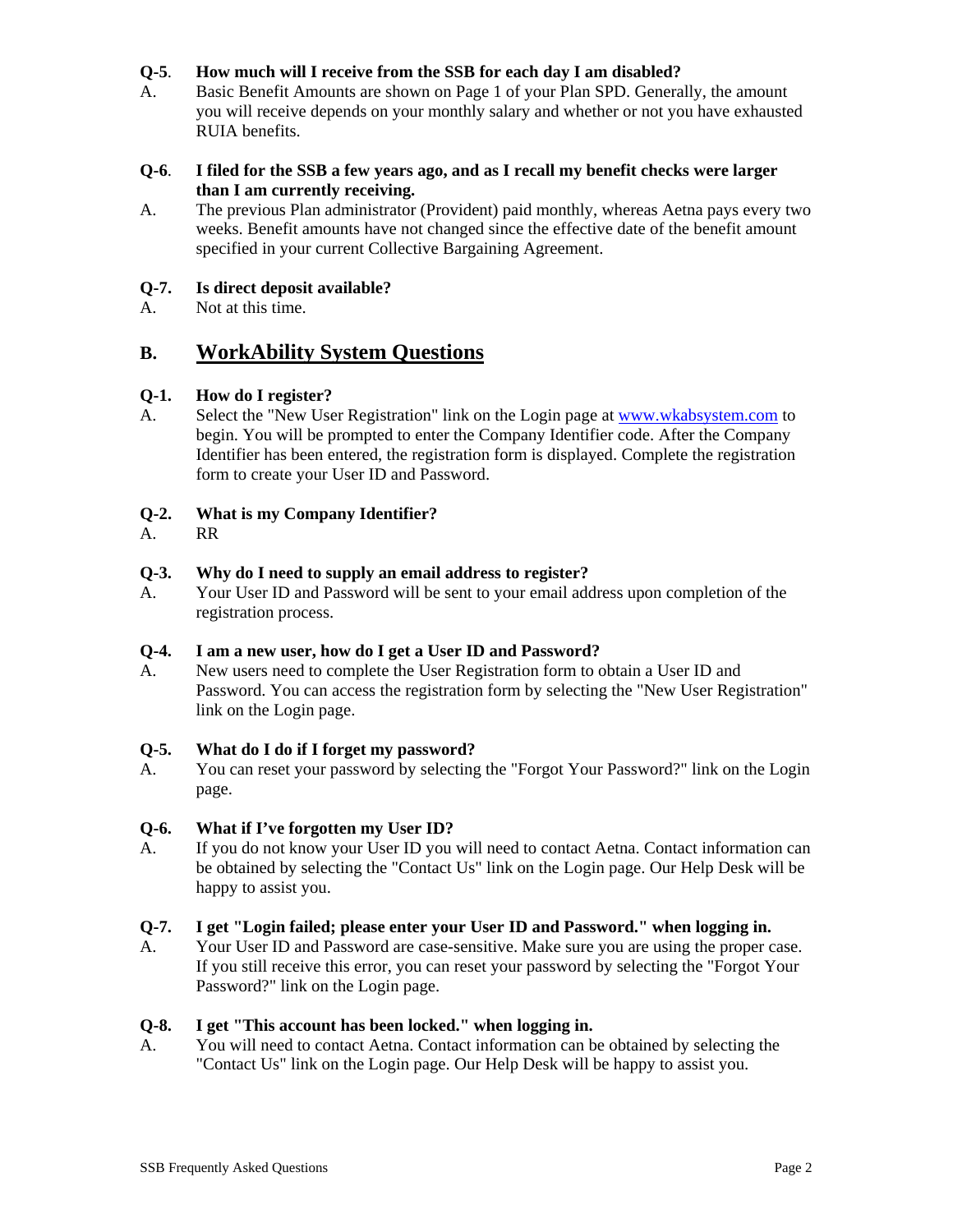# **C. Claim Filing Support**

# **Q-1. How do I file a claim online?**

A. Select the "New User Registration" link on the Login page to begin. You will be prompted to enter the Company Identifier code (RR). After the Company Identifier has been entered, the registration form is displayed. Complete the registration form to create your User ID and Password. You will be re-directed to the logon screen where you will need to enter the User ID and Password you selected. Click Sign In. You will then see the Home Page. Select "Create New Claim" to begin.

# **Q-2. How do I file a claim over the phone?**

A. Call 1-800-205-7651 and select option 1. Your call will be routed directly to a customer service representative. Our customer service representatives are available Monday through Friday, 8:00am – 8:00pm EST.

#### **Q-3. How long do I have from the start of my absence to file a claim for Supplemental Sickness Benefits?**

A. Notice of any injury or sickness must be given to Aetna within *20 days* of the start of disability for Supplemental Sickness Benefits. You can do so by calling the toll-free number, filing a claim online, mailing or faxing your notice of disability form.

# **D. Appeals**

# **Q-1 Will Aetna deny my claim?**

A. Your benefits may be denied if you do not meet the requirements of your Plan *or if Aetna does not receive all the required medical documentation.* 

### **Q-2. What can I do if Aetna denies my claim?**

A*.* Aetna has an appeals process if you feel your claim has been incorrectly denied. If your claim is denied, you will receive a letter from your Claim Specialist that will explain the reasons for the denial and describe the appeals process. You can also contact your Claim Specialist for additional information. Additional information on your appeal rights is shown on pages 14 and 15 of the Supplemental Sickness Plan booklet.

### **Q-3. How much time do I have to file an appeal if my claim is denied?**

A. 60 days from the date of denial

# **Q-4**. **After I appeal, how long does Aetna have to review and make a determination?**

A. 60 days from the date of receipt of the appeal

### **Q-5. Where do I file an appeal of a denial of benefits?**

A. Appeals must be submitted in writing (no e-mails or phone calls) as follows:

*By Mail:* Appeals Department *By FAX:* (954) 382-7174 P. O. Box 189157 Plantation, FL 33318-9157

# **Q-6**. **What information should my appeal include?**

A. Your appeal should include information or documents not previously submitted, inasmuch as the denial you received was based on the information already in your file. For example, if your claim was denied because you failed to file within 20 days, your appeal should state in detail the extenuating circumstances that prohibited you from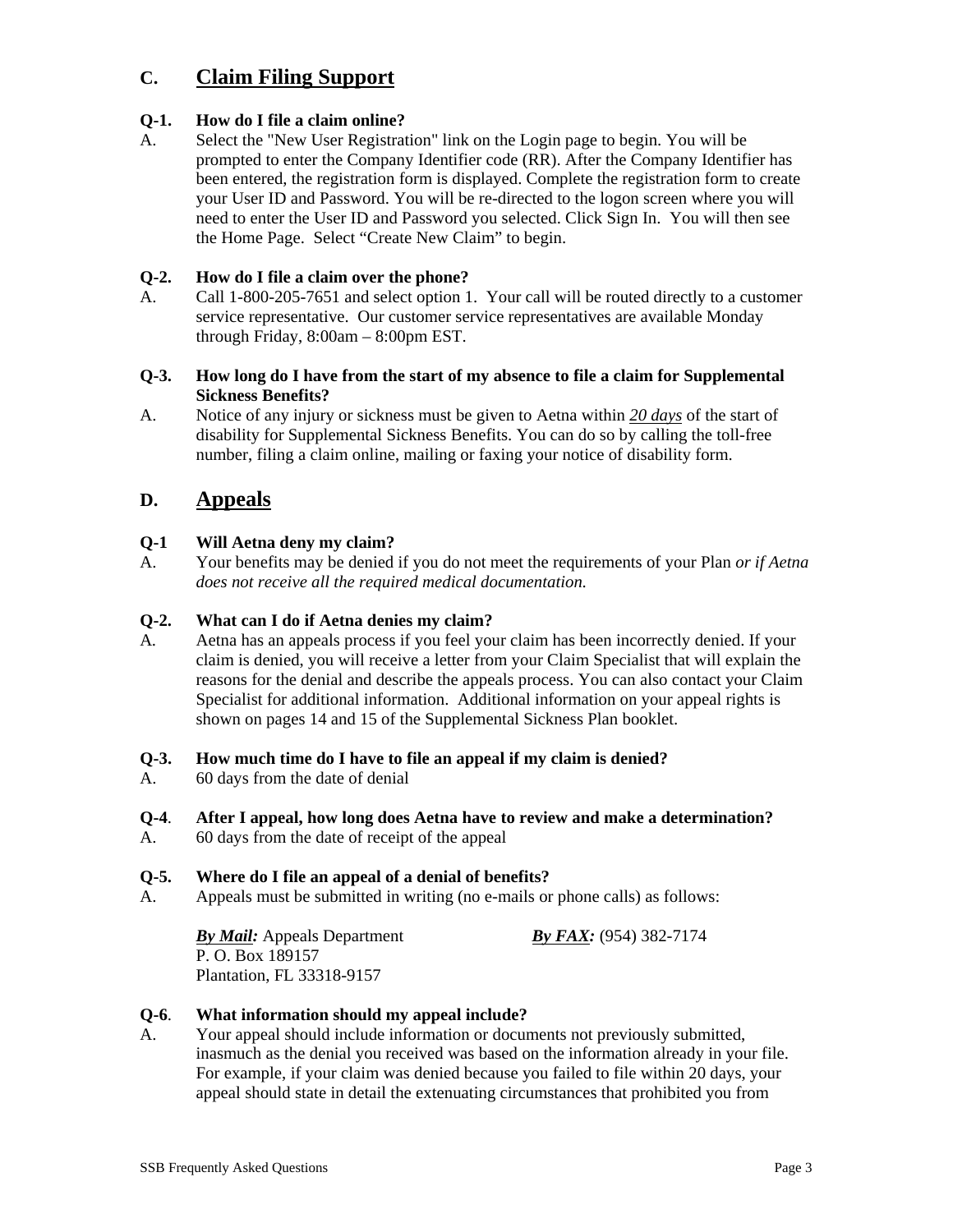timely filing, with supporting documentation where possible. If your claim was denied due to a failure to provide medical records, provide the records or explain why they are unavailable. If your claim was denied due to a disqualification by the Railroad Retirement Board that was later reversed or overturned, provide documentation to that effect.

- **Q-7. After I file an appeal, and have additional general questions, how can I contact Aetna?**
- A. Please call 1-800-205-7651, and select option # 4.
- **Q-8. If I have not yet filed an appeal, but have general questions about the process, who can I talk to?**
- A. If an appeal has not yet been filed, please contact your case manager at 1-800-205-7651.

# **E. General Support**

# **Q-1. How can I obtain my Supplemental Sickness Benefit Plan booklet?**

A. All employees should have received a Supplemental Sickness Benefit Plan booklet issued by the National Carriers' Conference Committee. If you did not receive one or you would like another copy, please call us at 1-800-205-7651 to speak with a customer service representative. It will be necessary for you to provide your name, address, and the union.

# **Q-2. What is Aetna's phone number for SSB benefits?**

- A. (800) 205-7651
- **Q-3. What is Aetna's address?**
- A. Aetna P.O. Box 189145 Plantation, FL 33318-9145

### **Q-4. What is Aetna's fax number?**

A. (954) 452-4124.

### **Q-5. What is Aetna's email address?**

- A. railroad@chooseAetna.com
- **Q-6. Who will I reach at Aetna's e-mail address? How long will it take for them to respond to a question for assistance?**
- A. The mailbox associated with the above address is monitored on a daily basis by an Aetna Claim Liaison. The response time will vary depending on the complexity of the member. The target response time is one business day.

### **Q-7. How do I know if I am eligible for Supplemental Sickness benefits?**

A. Please review your Supplemental Sickness Benefit Plan booklet. Eligibility is based on the provisions outlined in Section II – Eligibility and Termination of Coverage. However, generally, an employee must be employed by a participating railroad, and represented by a participating union. Employees must also have 30 days of continuous employment with the same participating railroad and meet the qualifications for RUIA benefits as established under the Railroad Retirement Act.

### **Q-8. How often will I receive my disability checks?**

A. Refer to General Questions in Section A.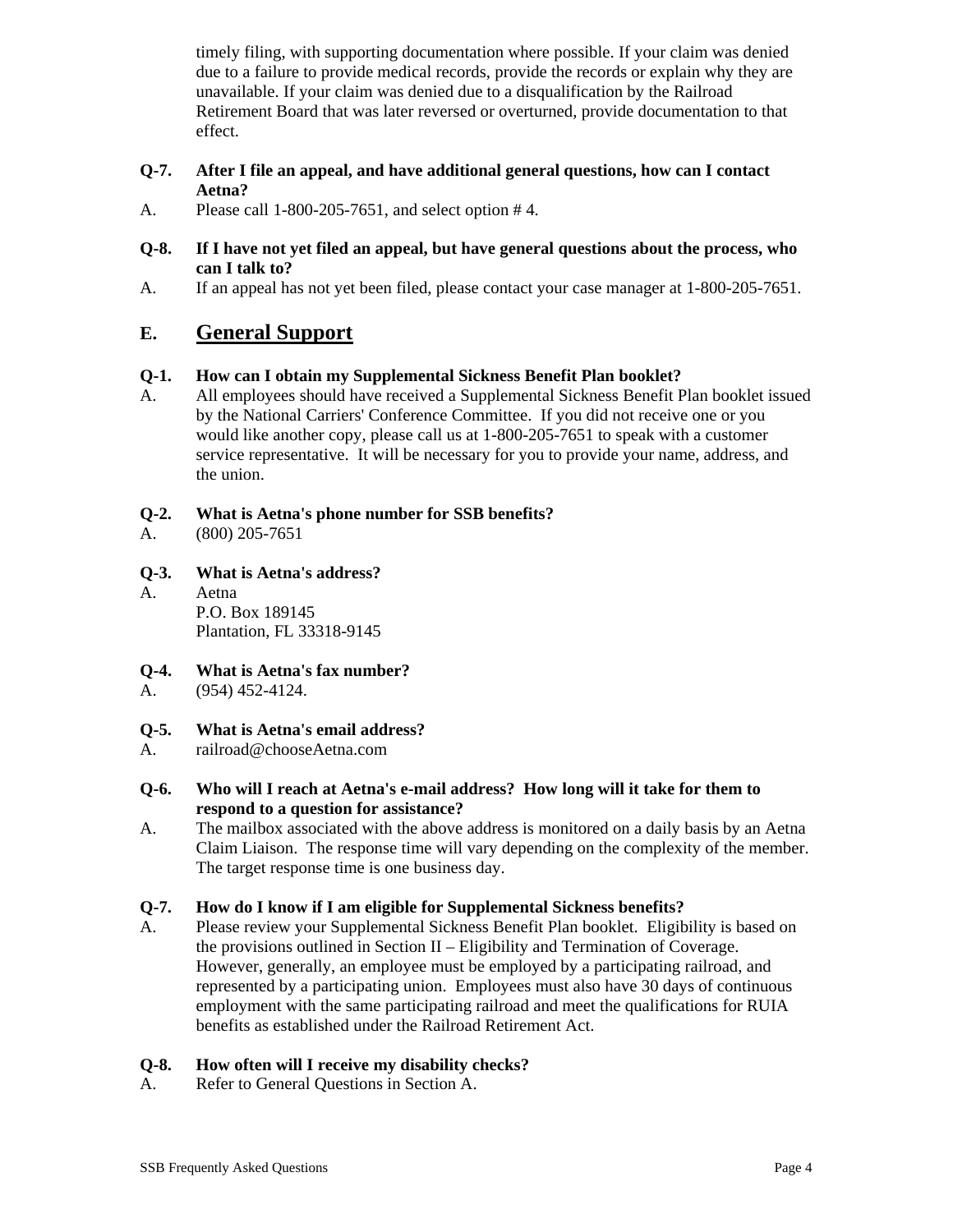# **Q-9. Are my Supplemental Sickness Benefits subject to taxes?**

A. Yes. Federal Law requires that benefit payments under your Plan be reported to the Internal Revenue Service if your employer makes contributions to the Plan. You will be sent a W-2 Form showing the amount of benefits, if any, you are paid each year.

 Federal Law also requires that Railroad Retirement Tier I Taxes be withheld from Plan payments made during the first six (6) months following the month of disability, if your employer makes contributions to the Plan. Tier I taxes are deducted for both job and non-job related sicknesses.

### **Q-10. Do I need to send in a form with my Notice of Disability to provide proof of loss?**

A. No. After you've reported your claim to Aetna*,* you will receive a package of information in the mail which includes an Authorization for Release of Medical Information and a W-4 form. Please sign all forms and mail or fax to Aetna*.* Your Claim Specialist assigned to your claim will use those forms to contact your treating provider to obtain the proof of loss directly from their office.

 The W-4 form is provided to you to complete as we do not receive information regarding your withholding status from your employer. Failure to complete the W-4 form, including the number of exemptions you are claiming for tax filing purposes, will result in an automatic Federal withholding at single rate with zero exemptions.

 Please make sure you complete your full name, address, social security number and number of exemptions you will be taking while out on disability. Please note, a separate W-4 form will be provided at the beginning of each calendar year.

# **Q-11. How can I contact the National Carriers' Conference Committee?**

A. 1901 L Street, N.W., Suite 500 Washington, DC 20036 Phone: 202-862-7200

### **Q-12. How do I apply for RUIA sickness benefits?**

A. Please contact your local Railroad Retirement Board office or your Labor Relations representative. You can find contact information for your local office at http://www.rrb.gov. You can also find additional information *on page IV in* your Supplemental Sickness Benefit Plan booklet.

### **Q-13. How long can I receive Supplemental Sickness Benefits?**

A. Your plan can pay up to 12 months of benefits during any period of Total Disability.

### **Q-14. How long do I have to send in my objective medical information?**

A. *To ensure timely processing of your claim, medical documentation should be submitted as soon as possible.* However, you have up to 90 days after the start of the Period of Disability for which benefits are claimed under the Plan. If documentation is not received within the 90 day time limit, your claim may be suspended or denied.

### **Q-15. How long will Aetna take to make a decision on my claim?**

A. Aetna will respond to your claim for benefits under the Plan within 45 days after it receives your claim.